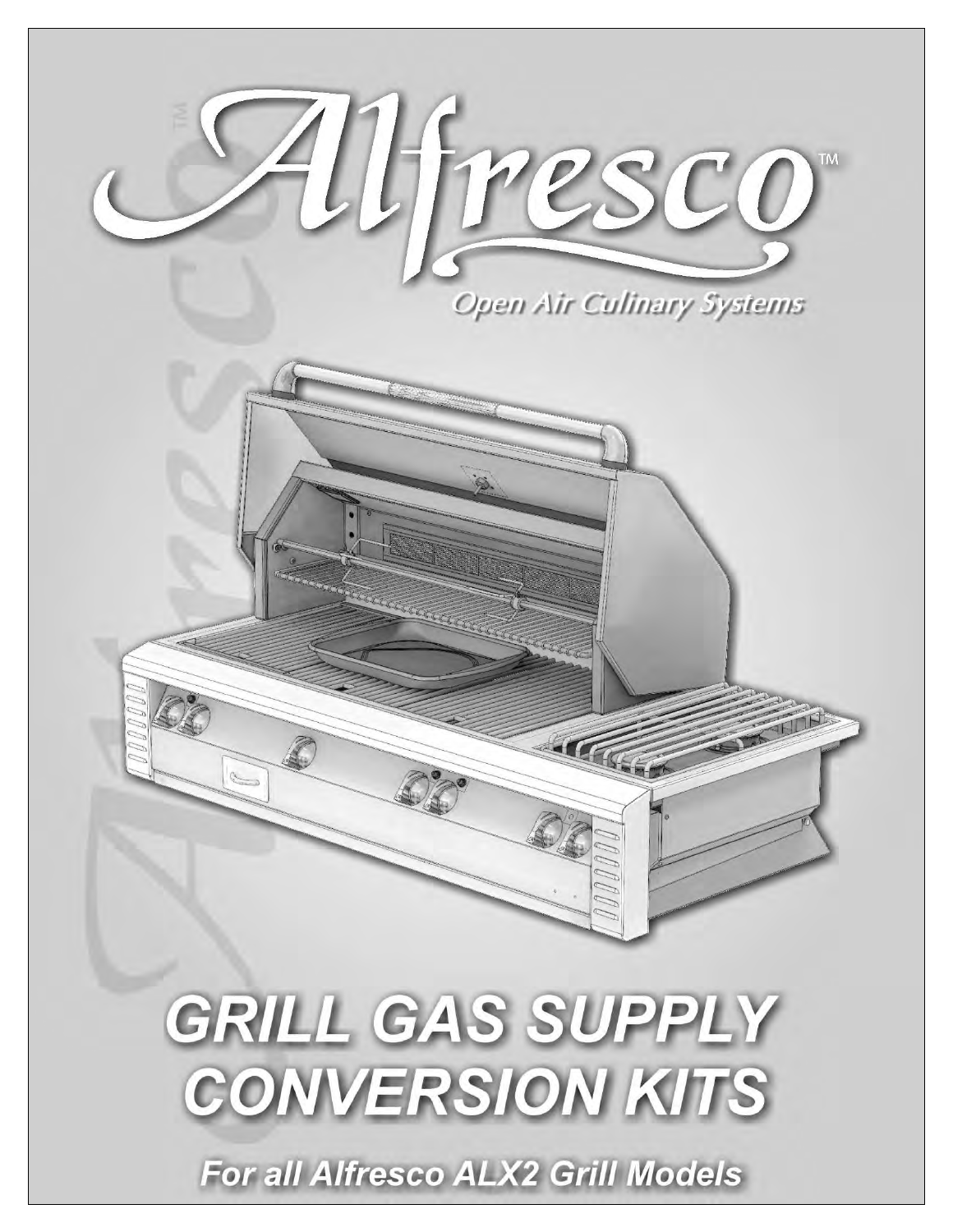| <b>TOOLS REQUIRED TO INSTALL THIS KIT:</b> |                                  |  |  |
|--------------------------------------------|----------------------------------|--|--|
| <b>ITEM</b>                                | <b>DESCRIPTION:</b>              |  |  |
| A                                          | SCREWDRIVER - PHILIPS SIZE # 2   |  |  |
| в                                          | SCREWDRIVER - FLAT 1/8" WIDE TIP |  |  |
| C                                          | 7/8 in WRENCH - OPEN TYPE        |  |  |
| D                                          | 9/16 in WRENCH - OPEN TYPE       |  |  |
| Е                                          | 1/2 in WRENCH - OPEN TYPE        |  |  |
| F                                          | RATCHETING SOCKET WRENCH         |  |  |
| G                                          | SOCKET EXTENSION DRIVER - 3 in.  |  |  |
| н                                          | 1/2 in SOCKET                    |  |  |
| п                                          | 7/16 in SOCKET                   |  |  |
| J                                          | 10 mm SOCKET                     |  |  |
| Κ                                          | 7 mm SOCKET                      |  |  |



**REPLACEMENT PROCEDURE:**

**F** 

# **ROTISSERIE ORIFICE:**

#### **STEP 1:**

Remove all Grills, Warming Racks, Briquette Trays and Grill Burners from the grill's firebox.

#### **STEP 2:**

Detach the Rotisserie Panel by removing the holding screws located at each top corner of the panel. (Note: ALX2-56 BFG units have two separate panels - remove screws from both panels)

#### **STEP 3:**

To access the burner's orifice behind the panel, "tilt" the panel forward. The panel can be supported by the bottom tabs, as you tilt the panel. (See figure at right - ALX2-42 shown).

**IMPORTANT:** The Rotisserie Burner has a flexible, stainless steel, 3/8" gas tube. Flex the tube forward slowly towards you. (It's quite strong).

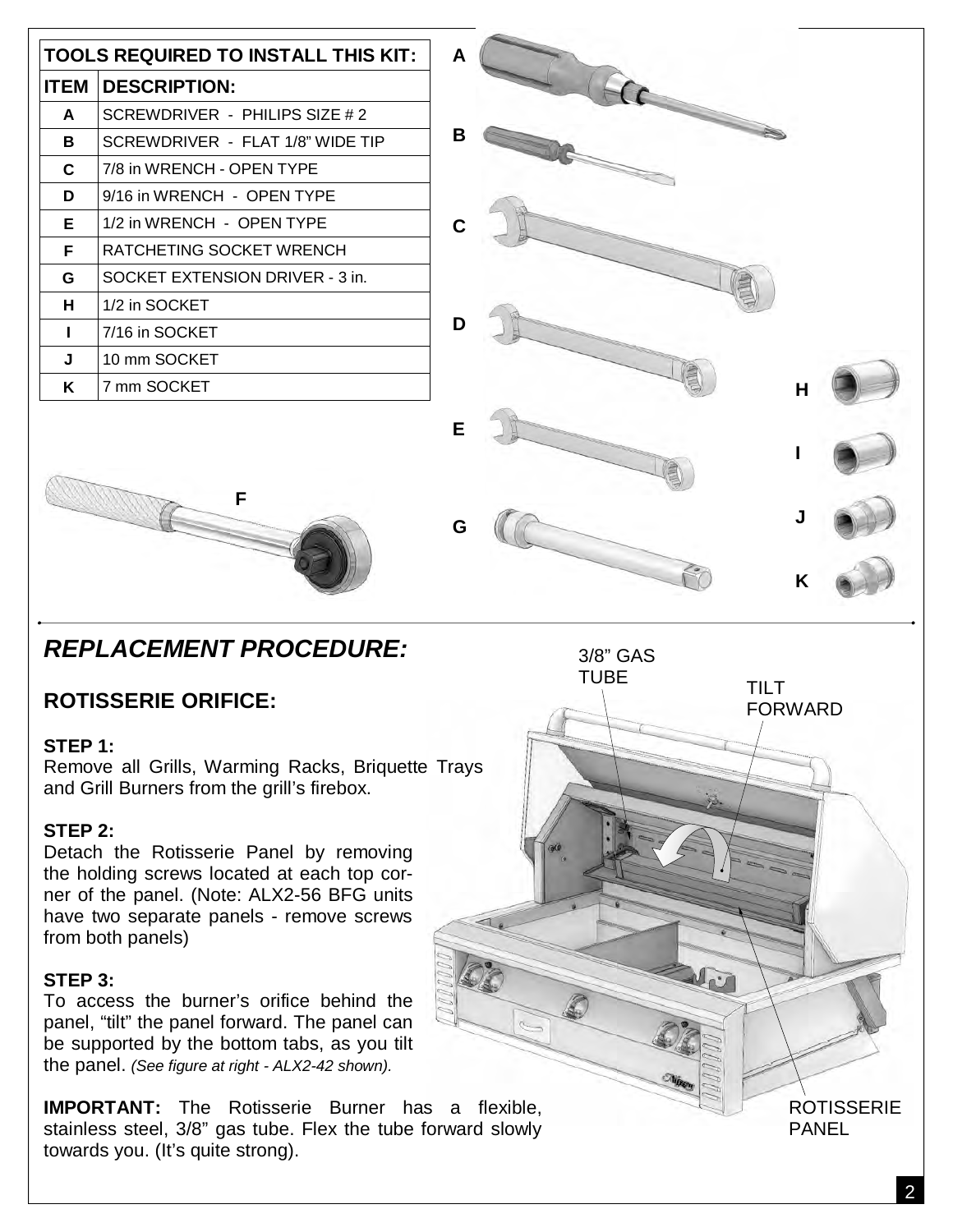# **STEP 4:**

Remove the Rotisserie orifice with a 1/2" open wrench from the 3/8" compression elbow fitting. Install the replacement orifice for the proper fuel you are replacing.

(See orifice kits at the end of this booklet).

Tighten the orifice to ensure no leaks will occur.

## **IMPORTANT:**

Verify that the igniter cable, located opposite to the orifice assembly, is properly secured before reassembly of the panel.



## **STEP 5:**

Reassemble the Rotisserie Panel by reversing the procedure. Tilt the panel backwards, and insert the top back into the rear hood assembly. Fasten the top 2 screws at each end to secure the panel in place.

# **GRILL BURNER ORIFICES:**

#### **STEP 6:**

Remove the gas Knobs from all the valves.

#### **STEP 7:**

Replace each of the U-Burner orifices for the proper fuel you'll be using on the valve stems. Use a 7 mm socket, socket driver and ratchet wrench as shown at right and below.

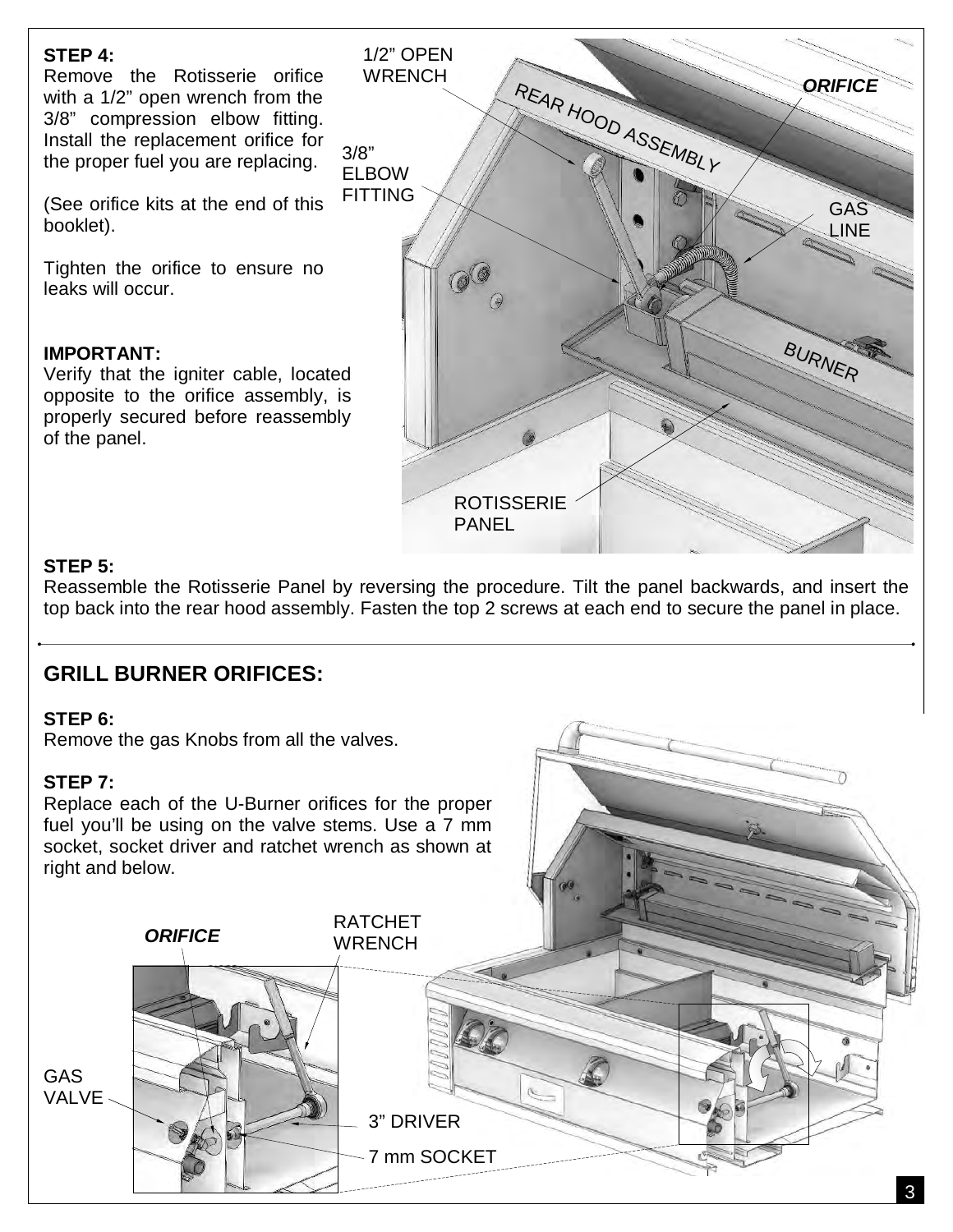# **GRILL BURNER ORIFICES (SEARZONE™) :**

#### **STEP 7:**

If your grill has a SearZone™ burner, use a ratcheting wrench, a 3" driver extender and a 1/2" socket, remove the orifice from the inside of the grill. The SearZone™ orifice is located just below the burner's igniter electrode. The orifice is attached to a 3/8" elbow fitting directly in the firewall (between the front panel and the firebox). It is not attached to the gas valve as the U-Burners. (Refer to the images below as a reference).

## **DO NOT OVER TIGHTEN !**



## **SMOKER ORIFICE:**

#### **STEP 8:**

Remove the Smoker Tray and Grease Tray Assemblies out of the grill's body.

## **STEP 9:**

Using a 7/16" open wrench, loosen the compression fitting from the 1/8" aluminum smoker gas line. The smoker orifice assembly is attached to the firewall with one screw, remove it.

**NOTE:**The aluminum gas line is very soft. Carefully, bend the gas line forward and remove the orifice assembly. If the gas line is NOT free after loosening the nut, continue to un-screw the nut until the assembly is free to be removed. The nut along with the compression ferrule will remain with the pipe.

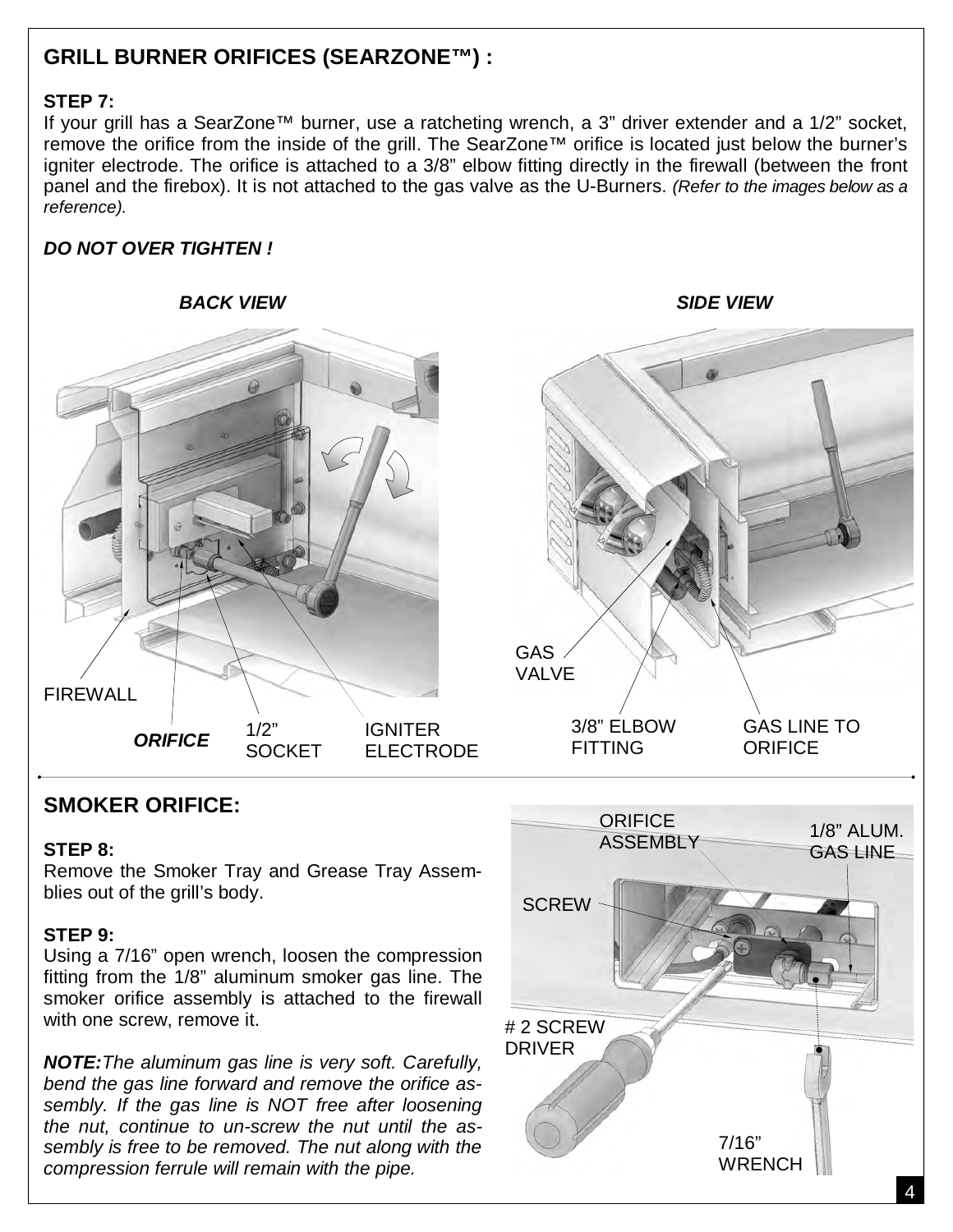## (Smoker Orifice cont.)

## **STEP 10:**

With the smoker orifice assembly removed, remove the orifice using a 9/16" wrench (for the elbow's body) and a 7/16" for the orifice itself.

Replace with the proper fuel you'll be using.

(Refer to the assembly at right as a guide)

#### **STEP 11:**

Reinstall the orifice assembly into the grill by following these last 2 steps in reverse.

**DO NOT** over tighten the compression fitting to the 1/8" aluminum gas line.

#### SMOKER ORIFICE ASSEMBLY



COMPRESSION FITTING MIGHT REMAIN WITH 1/8" ALUMINUM GAS LINE

# **SIDE BURNERS:** (ALX2-56 MODEL ONLY)

#### **STEP 12:**

Remove the side burners' cover, cooking grate burner exterior and inner cap.

#### **STEP 13:**

Looking directly over the burner, locate and remove the orifice from the bottom of the cone-shaped burner body. Use a 10 mm socket, driver extension and ratchet wrench for this procedure.

#### **STEP 14:**

Replace the orifice with one for the proper fuel to be used. DO NOT OVER TIGHTEN!



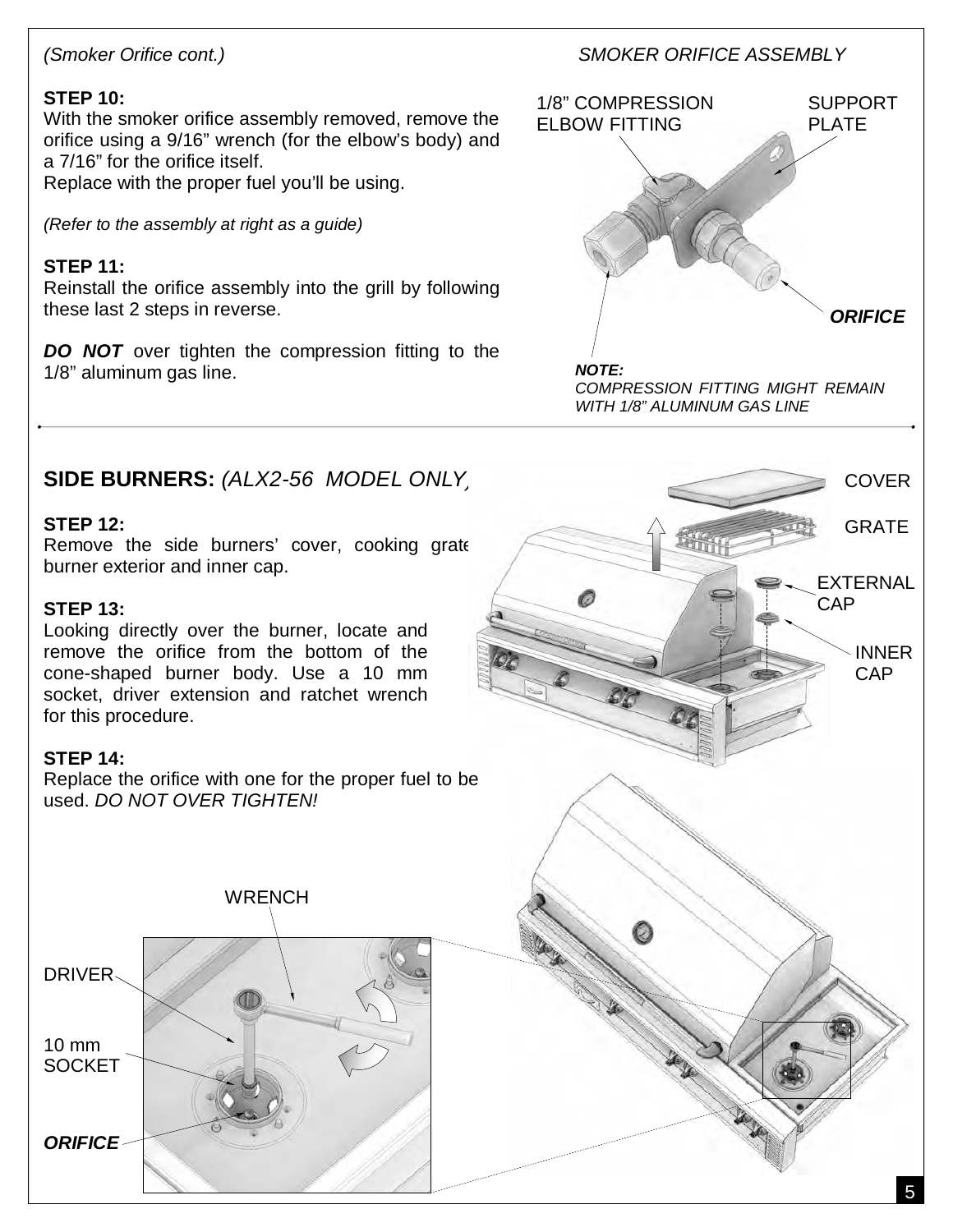# **GAS PRESSURE REGULATOR CONVESION:**

# **STEP 15:**

The ALX2 grill is equipped with a Maxitrol™ pressure regulator that is suitable for LP or NG fuel regulation. To convert the regulator to proper fuel, remove the brass cap located in it's center.

**CAUTION:** There are several components in this regulator assembly. Be careful with the gas sealing washer, the plunger and plunger's spring located inside the regulator.



**BRASS CAP** 

GASKET **PLUNGER** 

**PLUNGER DETAIL:** The plunger LP side has a WIDE disk on the end. The NG (NAT) side does not. The side pointing to the body of the regulator determines

the fuel to be used in the grill.

# **STEP 16:**

Locate the black plastic plunger inside the brass cap. The plunger provides the right pressure setting at the regulator outlet by changing the spring pressure.

Pull (pop-out) the plunger out of the brass cap, reverse it's direction and re-insert into the cap with the proper fuel desired pointing TOWARDS the regulator spring and body.

Reattach the brass cap into the regulator body and tighten securely with the gasket.

## **STEP 17:**

If the unit is being converted from NG to LP, the LP kit will include a 1/2" NPT X 3/8" ODF reducer (hose adapter) that needs to be installed on the gas inlet elbow attached to the regulator. Install with reducer with a gas approved plumbing seal Teflon® paste or gas approved yellow Teflon® tape.

**NOTE:** The conversion is now complete. Pressurize the gas line with the correct fuel for the application and check for leaks before lighting up the grill. Before using the grill, all the grill's surface burners will need to be adjusted for proper combustion and low flame settings. Refer to the following steps for adjustment.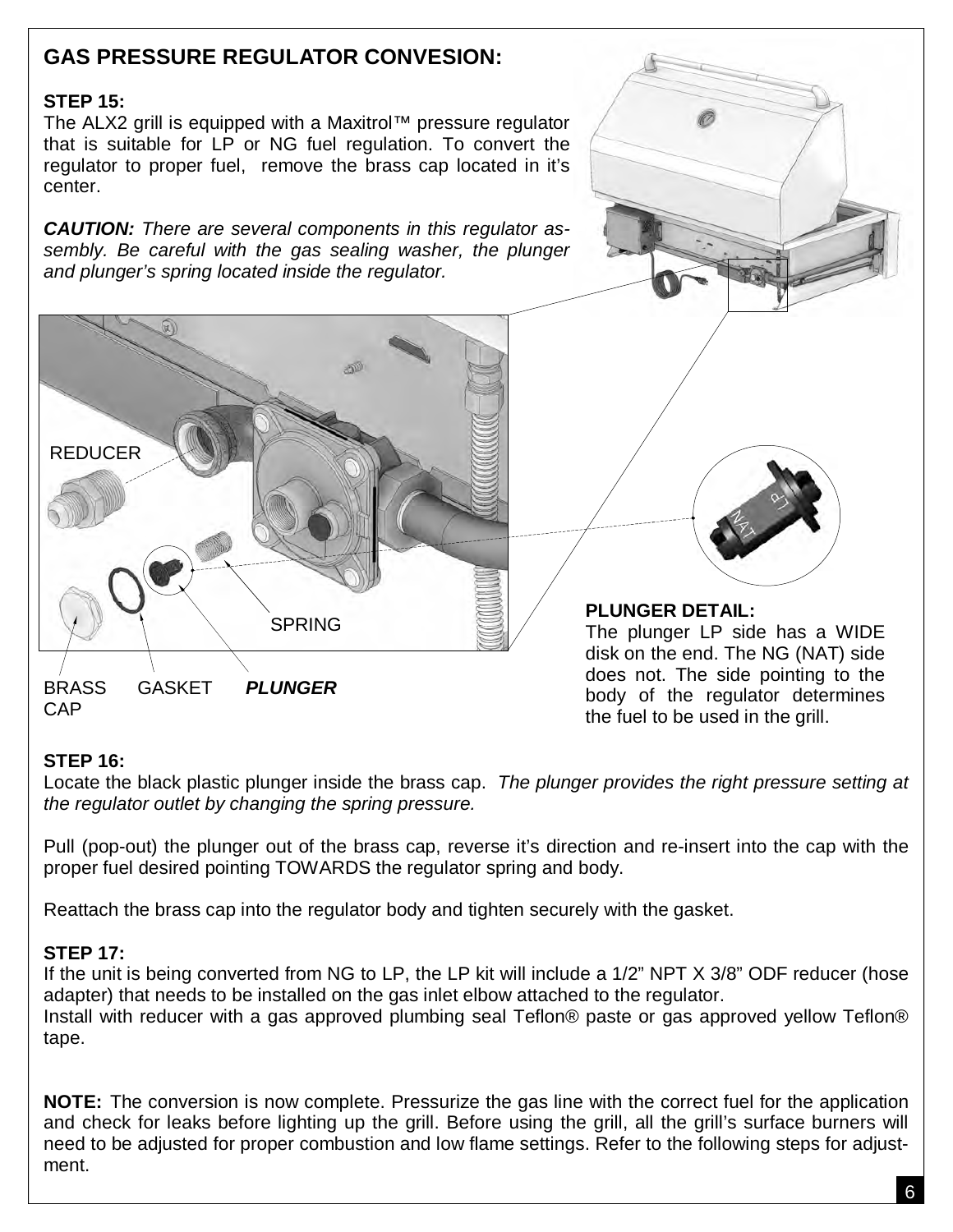# **AIR SHUTTER ADJUSTMENT:**

Adjust the "AIR SHUTTER" to regulate the amount of air that enters into the burner for combustion. Loosen the set-screw of the air shutter. Reinstall the burner. Make certain that the burners are sitting properly on the orifices.

Light the burners and adjust according to the following directions:

- 1. Turn the valve on **"HI"**, light the burner and allow it to "WARM UP" for 10 minutes.
- 2. If the flame is yellow, indicating **insufficient** air, turn the air shutter to allow more air to the burner.
- 3. If the flame is noisy and tends to lift away from the burner, indicating **too much** air, turn the air shutter to reduce the amount of air to the burner.



#### **NOTE:**

ADJUST THE LOW HEAT SETTING WHEN CHANGING FUELS OR WHEN ALTITUDE OR OTHER ENVIRON-MENTAL FACTORS ARE CAUSING POOR, LOW HEAT, PERFORMANCE.

# WARNING

NEVER ADJUST THE BURNER SO LOW THAT IT MAY GO OUT DURING USE. DO NOT OPERATE THE GRILL WITH THE LOW HEAT SCREW REMOVED.

**GAS CAN ESCAPE AND CAUSE A POTENTIALLY HAZARDOUS CONDITION.**

# **ADJUSTMENT STEPS:**

- 1. Follow lighting instructions by setting the control knob on **"HI"** and allow the burner to preheat for 10 minutes.
- 2. Turn the control knob to **"LOW"** and wait for the burner temperature to drop and stabilize.
- **3. Attempting adjustment at any setting other than LOW can create a dangerous condition.**
- 4. Remove knob by pulling straight away from control panel.
- 5. Insert a small blade (1/8" wide) screwdriver into the valve stem to begin the adjustment.
- 6. Turn counter-clockwise to INCREASE the low heat flame, or clockwise to DECREASE the blame height. (see figure at right).